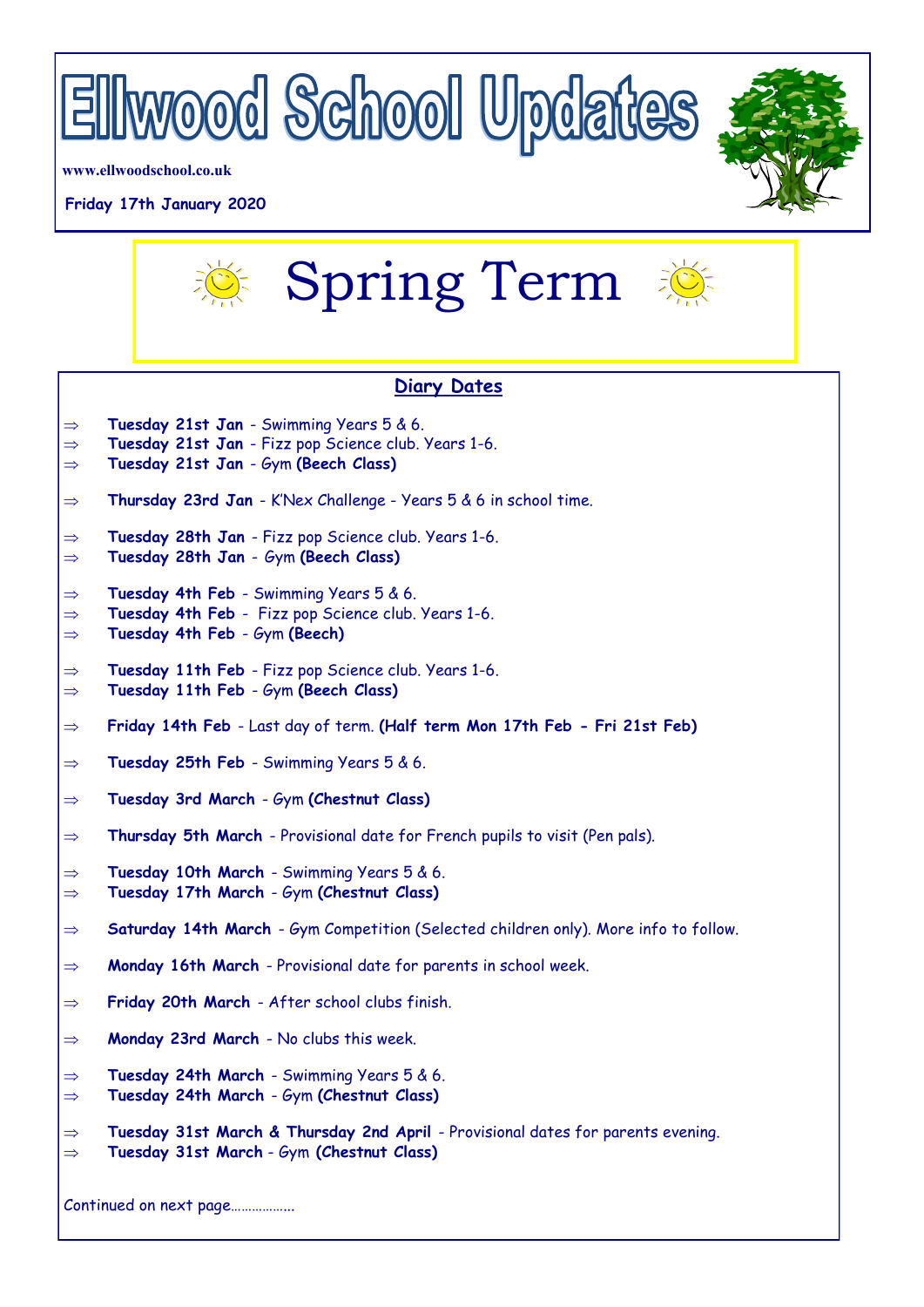## **Important Information**

**Garden Update** - Garden Club will return after the February half term and children on the waiting list will be given a letter shortly Last term we were busy preparing for our new butterfly and bee border which will be completed in the Spring/Summer. Many thanks to Coleford Garden Centre for giving us a discount on a beautiful arch, which will mark the entrance to the area. We used our plant sales and Bream Show prize money to pay for it. Also, thanks to Mr Blackburn for his help with pruning the fruit espalier and providing pallets for play. Thank you, again for the bulbs and wood that appeared in the shed, the bulbs have been planted and are growing nicely. If you have access to patio slabs or well rotten manure please let Mrs Rees know. Finally, do remember that you are very welcome to accompany your children in the garden after school to take a good look.

**Behaviour** - We have noticed an increase in children answering back and having a general lack of respect towards adults in school. This will not be tolerated and children will receive red slips if this occurs. Please reinforce this at home and ensure they are reminded of this if they speak to parents in this way.

**Fortnite and Online Gaming** - We have been having a number of children recently arguing in school over online games they have been playing with each other at home. Some have also been very tired as they have been playing games late in the evenings, watching you tube and have been on devices, some children have also used rude language. The children have said the phrases come from some of the games they play. As you can appreciate, this is not good for the children's well-being and is time consuming for staff to try and sort out problems relating to this in school. It also distracts the children from their learning and impacts on their friendships. These things are happening outside of school and therefore we need parents help to supervise their children and monitor their gaming and technology usage. Thanks for your support.

### *Some information about Fortnite*

At the barest minimum, the PEGI rating's recommended age should be followed, which means that a child should be at least 12 years of age before they can play *Fortnite*. This age limit may be scaled upwards if you feel that your child is susceptible to addictive behaviour, or can't respect the boundaries that you set. It should never go below 12 years old.

*"Fornite has some addictive elements that give players a rewarding sense of achievement which encourages longer play. For example, [players earn experience, or 'XP',](https://www.gamesradar.com/how-to-level-up-fast-in-fortnite/) whenever they complete a match. The better their performance in a match, the more XP they earn. Earning certain amounts of XP allows them to level up, which unlocks various rewards such as cosmetic customisation options and dance emotes.* 

*This kind of gameplay loop encourages children to keep playing as they seek out greater rewards. What's more, some of these rewards can only be earned for a limited time, further encouraging a race to keep playing. Some of these rewards may also be purchased with real money, which can encourage compulsive spending behaviour even at an early age. Make sure that your children always ask for permission before spending."*

Taken from [https://www.newidea.com.au/fortnite](https://www.newidea.com.au/fortnite-age-rating-a-guide-for-parents)-age-rating-a-guide-for-parents